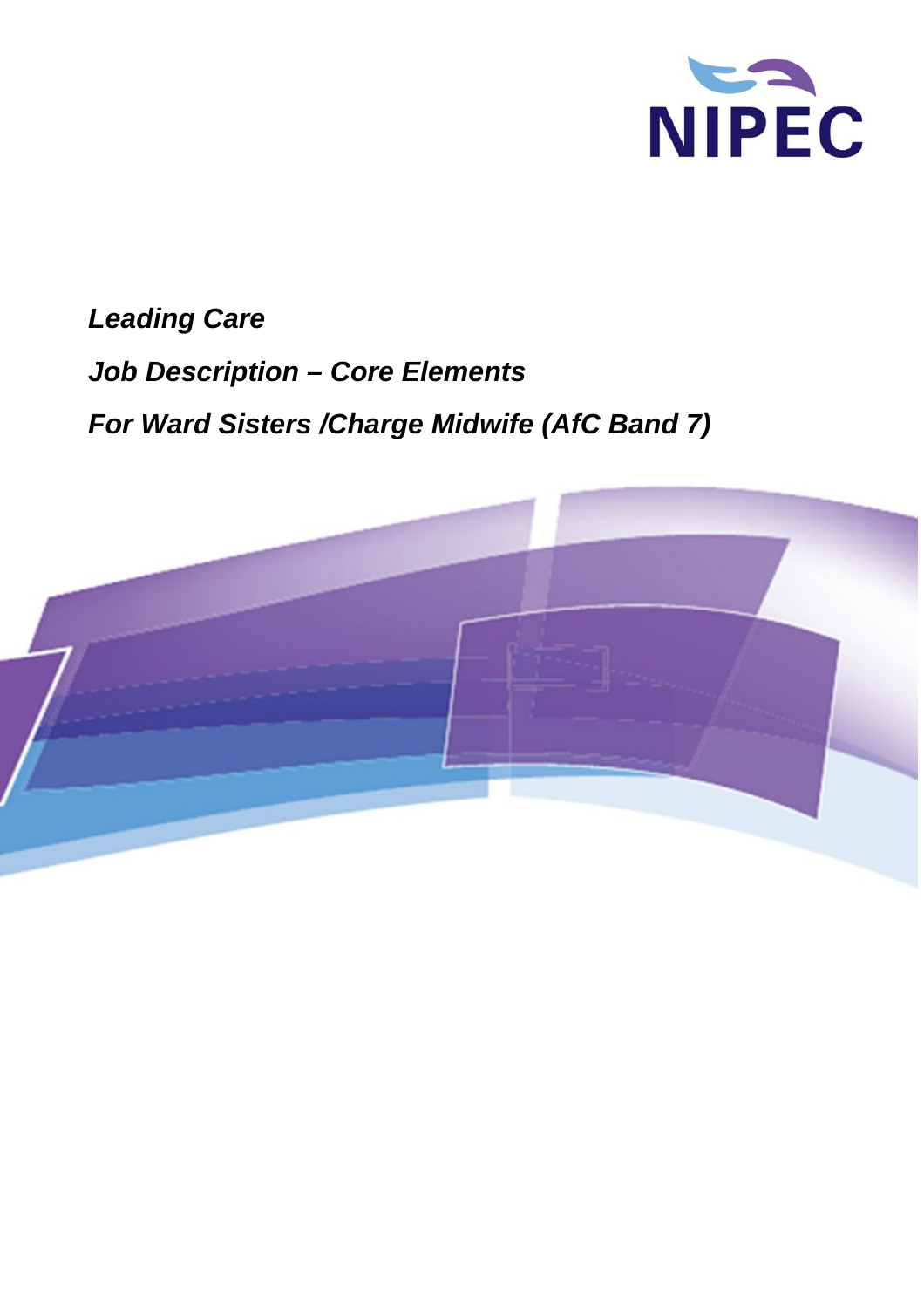The Chief Nursing Officer requested the Northern Ireland Practice and Education Council for Nursing and Midwifery (NIPEC) to facilitate the Leading Care: Regional Ward Manager Project to support and strengthen the role of Ward Sisters/Charge Nurses in Northern Ireland.

The Job Description was developed as part of this project in partnership with Ward Sisters/Charge Nurses, Human Resources managers and other key stakeholders in Health and Social Care and Education sectors. Staff side representatives were also involved in their development. To find out more background information about the project visit www.nipec.hscni.net/pw\_wardsister

The regional job description has been developed with reference to other job descriptions already developed by HSC Trusts. It comprises the minimum core elements required of all Ward Sisters/Charge Nurses. Each Health and Social Care Trust can then build on the job description when recruiting and selecting to specific posts.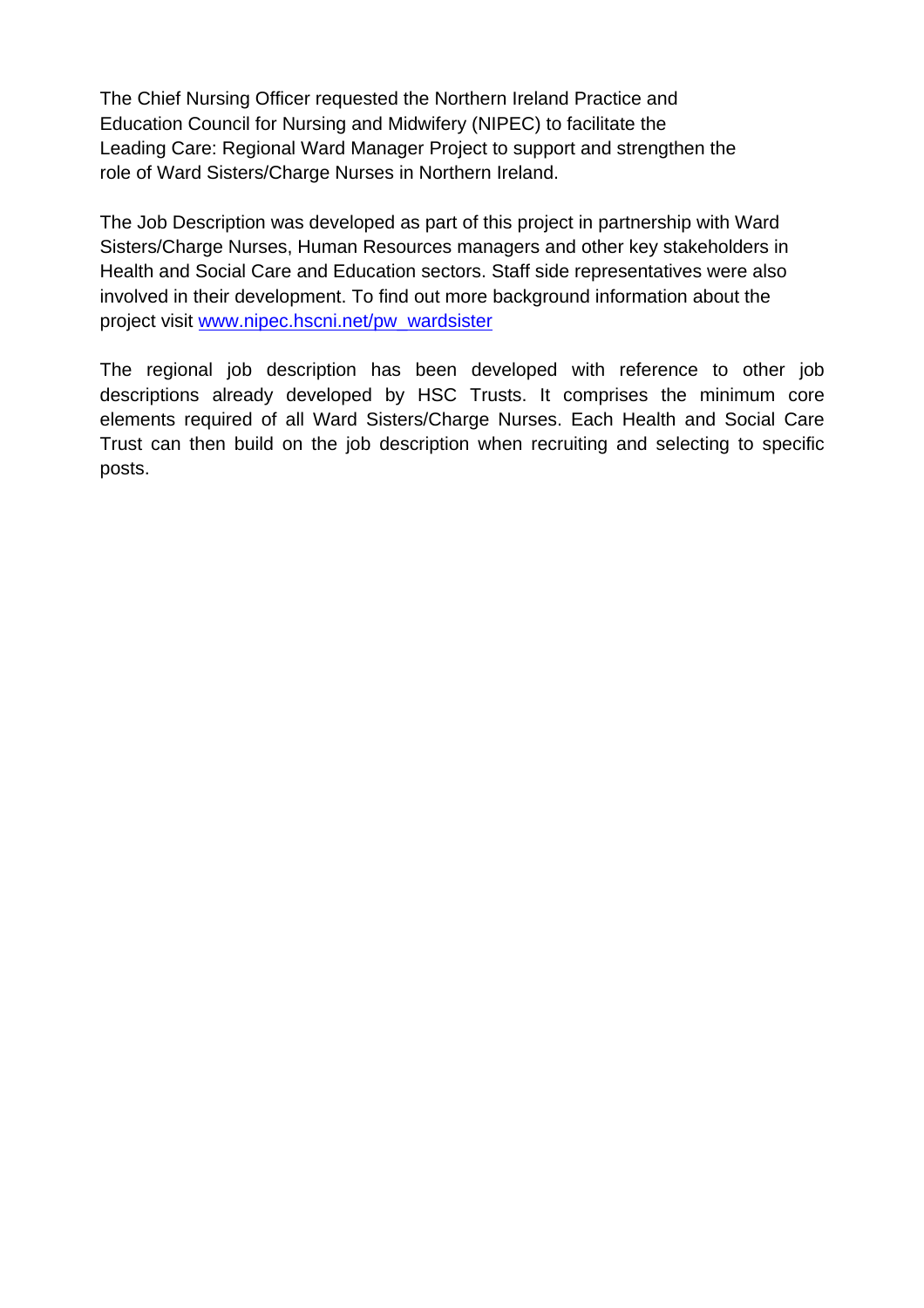# **JOB DESCRIPTION**

#### **Job Title:**

Ward Sister/Charge Midwife (Band 7)

#### **Job Purpose:**

The post holder is accountable for their ward/department and will:

- promote and monitor safe and effective practice
- enhance the patient/client experience
- provide effective leadership and management
- contribute to the delivery of the organisation's objectives

## **MAIN DUTIES/RESPONSIBILITIES**

The post holder will focus and lead on the following key areas, within the organisation's governance framework:

#### **1. Ensure safe and effective practice**

#### *1.1 Professional, ethical and legal*

- Adhere to DHSSPS and NMC guidelines for practice requirements and standards, for example, safe handling, administration, storage and custody of medicinal products.
- Adhere to Trust guidelines, policies and procedures.
- Ensure that organisational goals are reflected in own and the midwifery teams' objectives and in ward/department plans.
- Contribute to the development of the Trust's policies and strategies, where appropriate.
- Maintain own professional and personal development in accordance with the NMC Code (2008), standards and professional guidelines.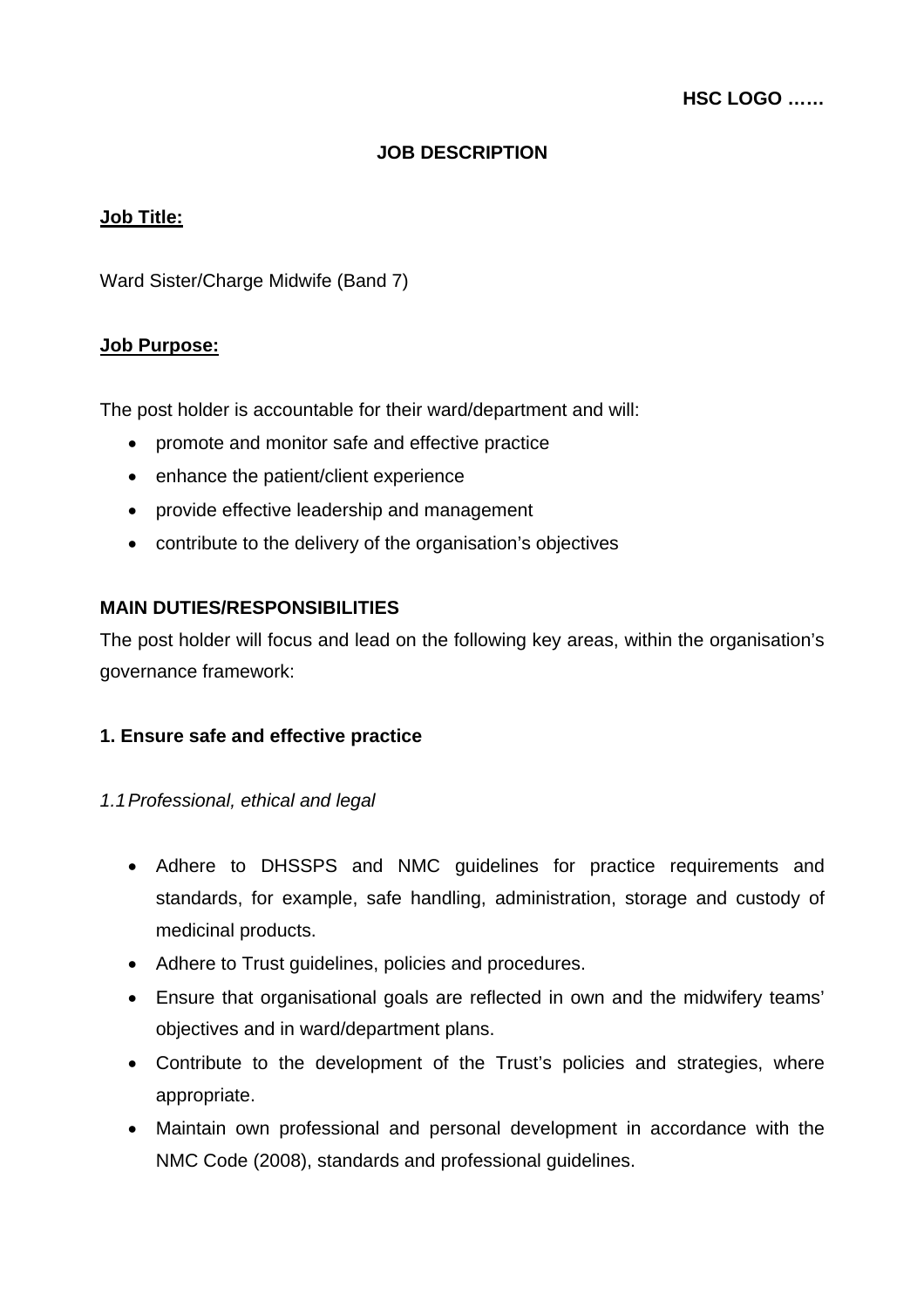- Establish and maintain relationships based on mutual respect communicating on a regular basis with the patient/client, relatives and carers in the provision of care and services.
- Ensure appropriate systems are developed and operational to facilitate dissemination of information within the ward/department team.
- Adhere to the Data Protection Act (1998).
- Maintain effective records management ensuring all documentation written or electronic is managed as per HSC Trust and NMC (2009) guidelines.
- Adhere to the Code of Conduct for HSC Managers, as per Human Resource policies and procedures.Ensure risk management arrangements are in place within the ward/department.

# *1.2 Evidence-based practice*

- Promote a culture of research and evidence-based practice within the ward/department to enhance person-centred care.
- Ensure evidence-based care is provided to agreed standards within the ward/department.
- Act as a change agent, developing clinically effective practice through the effective utilisation and integration of evidence.
- Participate in developing, implementing and monitoring policies, procedures and protocols.
- Create an environment which supports a culture of life-long learning and reflective practice for all staff.
- Ensure systems and processes are in place to support effective mentoring of relevant staff.

# *1.3 Environment*

- Maintain a safe and clean environment for staff, patients/clients and visitors by ensuring compliance with legislation, policies and protocols including health and safety, healthcare associated infection, risk management and critical incident reporting.
- Ensure staff awareness of environmental issues and take appropriate action as per HSC Trust policy.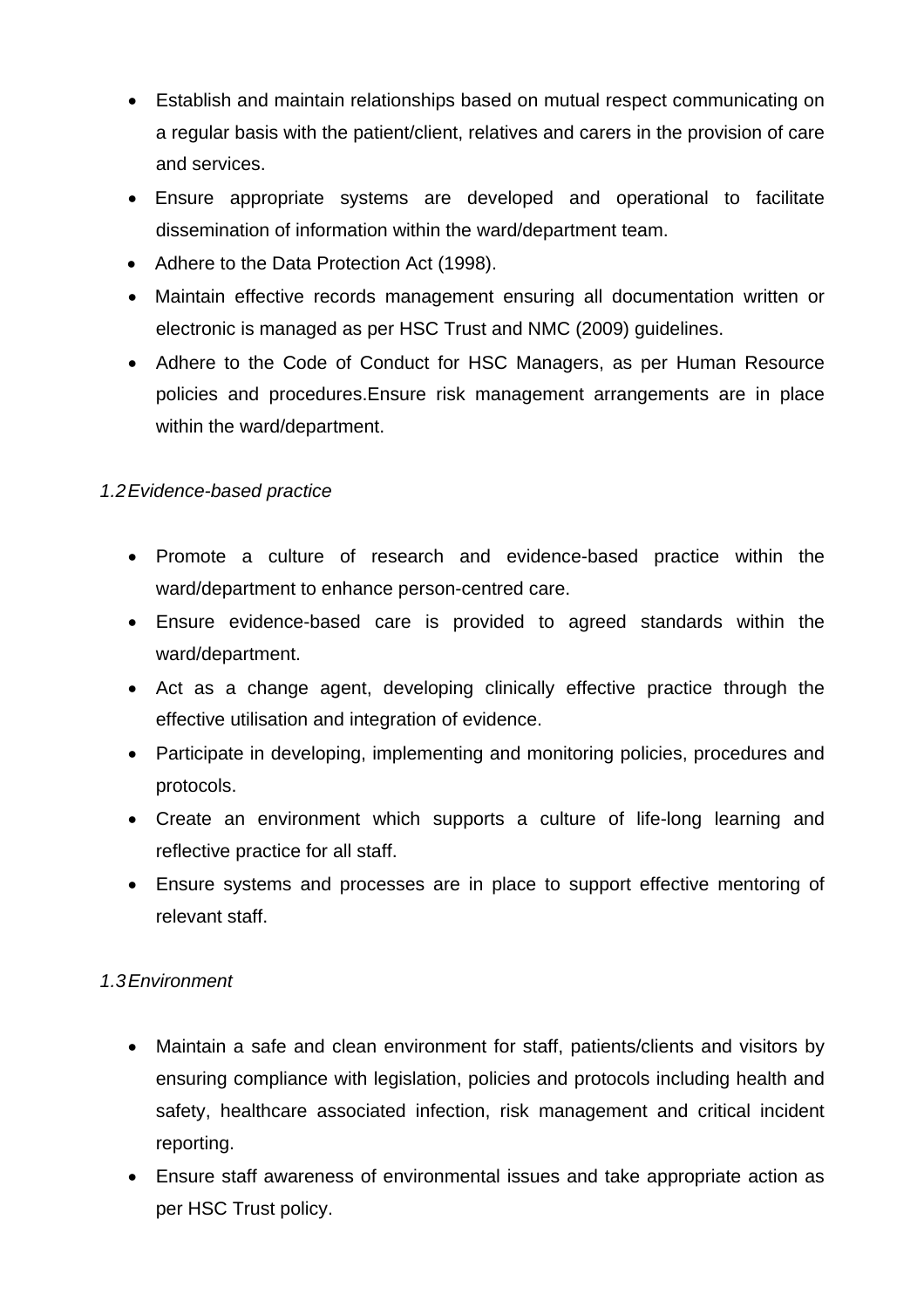- Participate in the analysis, assessment and management of actual and potential risks to health and well-being.
- Ensure safe and effective use of equipment as per HSC Trust policy.
- Ensure near misses, incidents, accidents and faulty devices are recorded, reported, investigated and learning disseminated as per HSC Trust policy.
- Maintain a Risk Register incorporating generic clinical and non-clinical risks in the ward/department as per HSC Trust policy.

## *1.4 Multi-professional working*

 Establish systems and processes to ensure effective communication and continuity of patient/client care, liaising with multi-disciplinary/multi-agency teams and community services.

# **2. Enhance the patient/client experience**

#### *2.1 Person-centred care*

- Develop and maintain a culture of person-centred care within the ward/department.
- Promote a caring environment where equality and diversity issues are respected and patients/clients and their carers are enabled to be partners in their care.
- Develop strategies for communication between staff, patients/clients, relatives and their carers, showing awareness of barriers to understanding.
- Facilitate communication between all members of the multi-disciplinary/multiagency team, and across care settings.

# *2.2 Coordination of the patient/client journey*

- Ensure the safety and quality of the patient's/client's journey by effective planning and co-ordination of the episode of care, including the smooth transition to other settings.
- Ensure effective admission/discharge planning with relevant multi-disciplinary and multi-agency teams as required.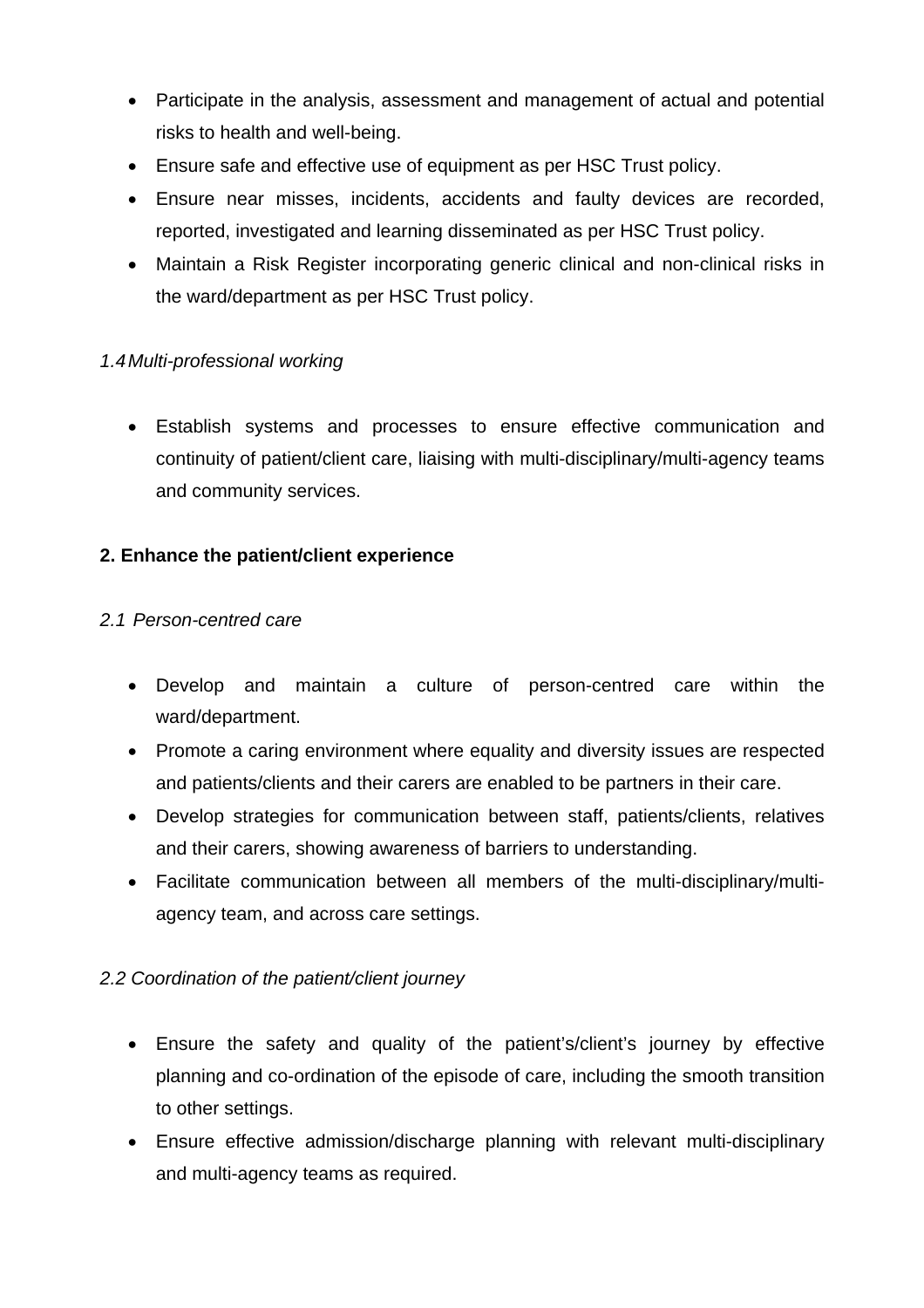#### *2.3 Patient/client involvement*

- Identify opportunities for meaningful involvement of patients/clients and carers' in relation to the development of care and services.
- Ensure effective systems are in place to gain patient/client and carers' feedback on their experience of care.
- Ensure compliments and complaints are managed in line with HSC Trust policy including the dissemination of shared learning.

# **3. Provide effective leadership and management**

## *3.1 Role model*

- Act as a visible leader within the ward/department.
- Provide leadership that enables professional decision making and effective team working.
- Empower and enable staff to contribute to the delivery of high quality personcentred care.
- Support clinical expertise of midwives within the ward/department by role modeling evidence-based person-centred care.

#### *3.2 Develop team performance*

- Promote, develop and facilitate a learning culture within the ward/department.
- Promote equality of opportunity for all, in accordance with HSC Trust Equality Opportunity Policy.
- Lead and participate in annual staff appraisal/development review, ensuring effective implementation of the Knowledge and Skills Framework (DH, 2004).
- Lead and participate in learning needs analysis and facilitate annual personal development plans for the midwifery team.
- Lead and participate in orientation and induction programmes for staff within the ward/department.
- Lead, support and develop midwifery health care support workers within the ward/department.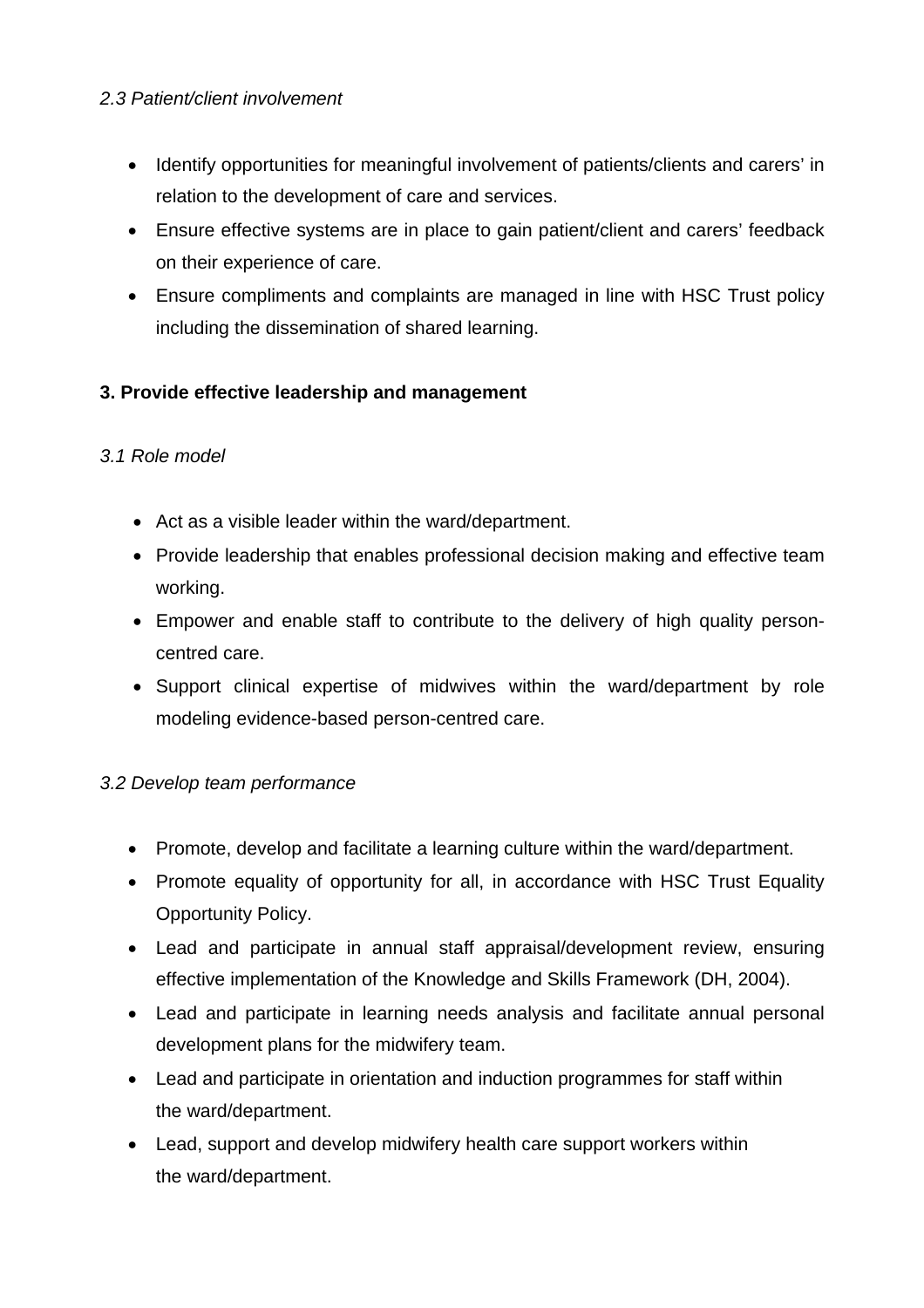- Promote a person-centred culture to facilitate good staff relationships and morale among staff.
- Contribute to the education commissioning process for midwifery staff.
- Manage poor performance and practice of staff in line with HSC Trust policies.
- Work in partnership with Higher Education Institute staff.
- Ensure supervision and mentorship is embedded for pre and post registration students, registered midwives and health care support workers, as appropriate.

## *3.3 Manage the ward/department environment*

- Ensure appropriate delegation to midwives and health care support workers and monitoring of outcomes for effective care/service delivery.
- Challenge appropriately and confidently where standards of care fall below that which the Ward Sister/Charge Midwife would expect.
- Contribute to budget management within the ward/department, to ensure services are managed in accordance with yearly financial instructions.
- Participate in multi-professional procurement processes to ensure appropriate selection of products which meet relevant quality and safety standards

#### *3.4 Effective use of resources*

- Deliver a safe and effective service within allocated resources, ensuring the resources are used to maximum effect.
- Monitor budgetary performance, develop and implement action plans, organise the necessary resources and monitor outcomes.
- Adhere to financial policies and procedures, particularly Standing Financial Instructions, Authorisation Frameworks, Procurement Legislation and associated processes, and Prompt Payment Code.
- Adhere to HSC Trust financial controls and fraud awareness principles (e.g. verification of authenticity / accuracy of the Staff-in-Post records).
- Adhere to HSC Trust systems for effectively managing stock and safeguarding fixed assets.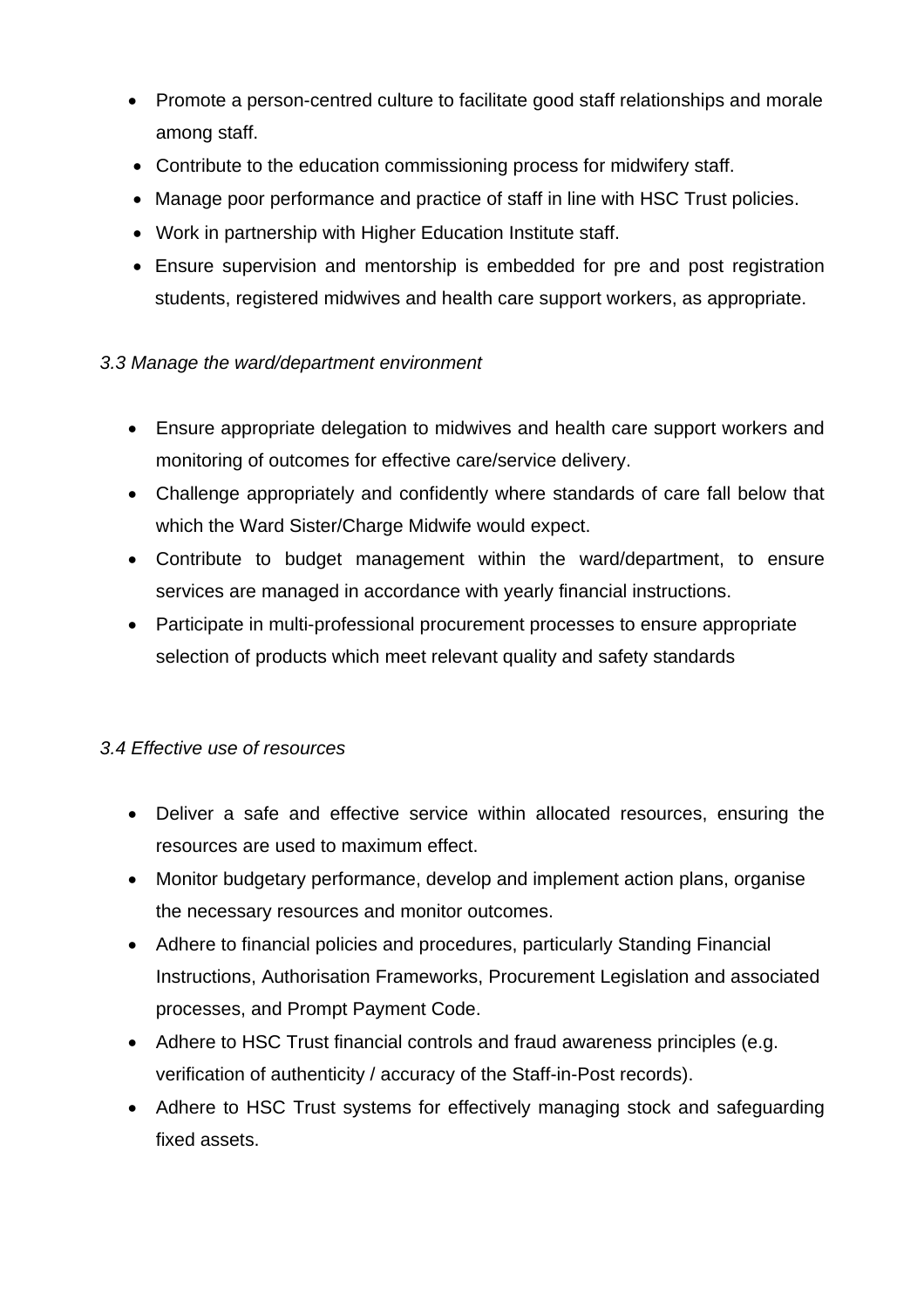- Promote the principles of good governance and protects the ward/department from financial risk, particularly in respect of patient/client monies and property and charitable funds.
- Display managerial and organisational skills to ensure that products required for patient/client care/treatment are procured in timely fashion and demonstrate value for money.
- Show a commitment to effectively manage resources and achieve statutory financial targets.

# **4. Contribute to the delivery of the organisation's objectives**

- *4.1 Continuous quality and improvement* 
	- Promote a culture of continuous quality improvement through the use of audit, patient/client feedback and reflection on practice by self and other members of the team.
- 4.2 *Service improvement, development and modernisation* 
	- Work in partnership with a range of clinicians and managers in the planning or development of own service promoting the involvement of patients/clients and carers.
	- Review processes /practices including those within the ward to support patients/clients to improve their own health and well being.
	- Review processes/practices to ascertain if there are better ways of working within the ward/department to enhance patient/client care, service delivery and deliver required efficiencies.

*4.3 Staff Management*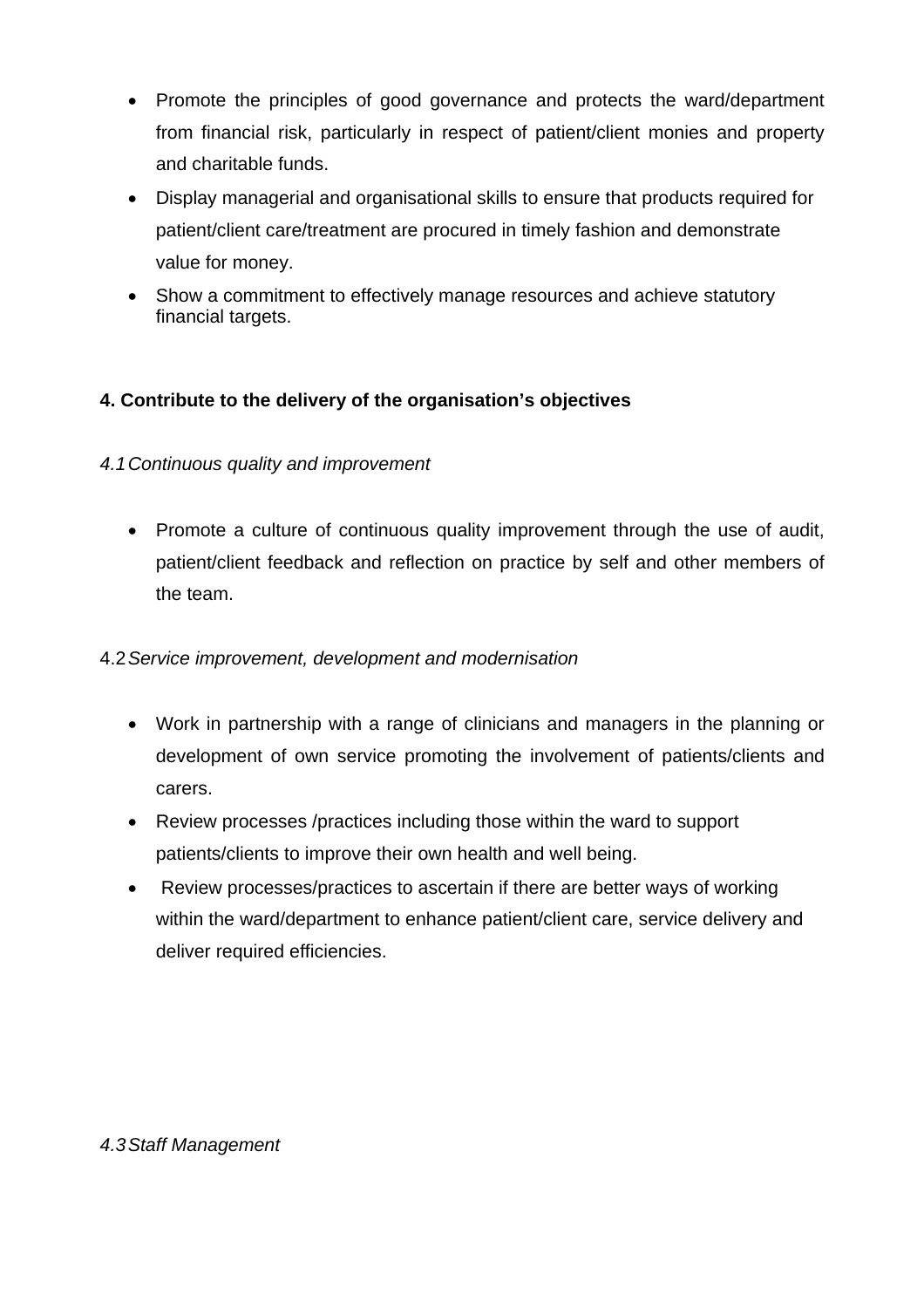- Ensure midwives working in the ward/department are professionally qualified and registered with the NMC.
- Ensure midwives working in the ward/department achieve compliance with statutory and mandatory training requirements.
- Liaise with midwifery managers and heads of midwifery on all professional midwifery issues.
- Ensure processes are in place to manage sickness/absenteeism and take appropriate action in line with HSC Trust policies.
- Promote the health and well being of staff and observe for any signs of ill health or stress factors in staff assigned to the area and take appropriate action in line with HSC Trust policies and NMC guidelines.
- Manage duty rotas/annual leave and study leave to ensure adequate midwifery cover and appropriate skill mix.
- Participate in the recruitment and selection of staff.

# **General Responsibilities**

<Insert HSC Trust General Responsibilities >